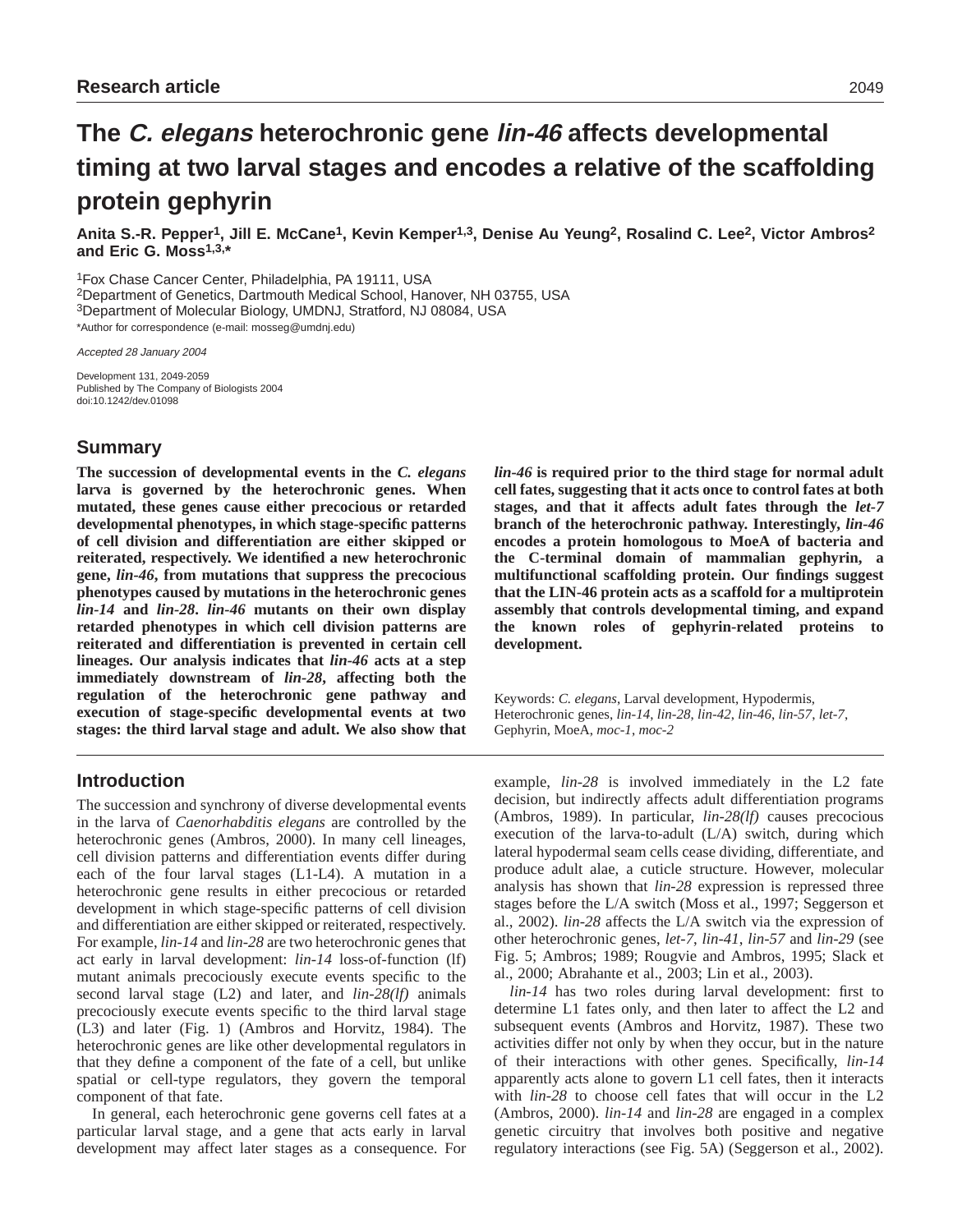This circuitry involves the microRNA lin-4 as well as other as yet unidentified components (Lee et al., 1993; Arasu et al., 1991; Moss et al., 1997; Seggerson et al., 2002). In later larval stages, both *lin-14* and *lin-28* are repressed, allowing late stage events to be executed. The changes in activity and interactions of the heterochronic genes through the larval stages lead to the normal succession of larval developmental events.

The products of the heterochronic genes include at least two microRNAs (lin-4 and let-7), an evolutionarily conserved protein with a unique pairing of RNA-binding motifs (LIN-28), a protein related to the circadian rhythm regulator *period* of *Drosophila* (LIN-42), and a nuclear protein of unknown function (LIN-14) (Ruvkun et al., 1989; Ruvkun and Giusto, 1989; Lee et al., 1993; Moss et al., 1997; Jeon et al., 1999; Reinhart et al., 2000). Although insight has been gained into how the expression of certain heterochronic genes is regulated, it is not yet known whether the identified heterochronic genes constitute all the components of the pathway. Nor is it known how the products of the heterochronic genes interact among themselves and with other cellular components to effect the precise timing of developmental events in worm larvae.

We have identified a new heterochronic gene, *lin-46*, which occupies a unique position in the larval developmental timing mechanism of *C. elegans*. Our analysis indicates that *lin-46* functions at a step immediately downstream of *lin-28*, and acts at a branch-point in the heterochronic pathway. *lin-46* encodes a protein that is homologous to bacterial and mammalian proteins, but as a developmental regulator, is novel.

# **Materials and methods**

#### **Culturing, mutants, and strain construction**

*C. elegans* strains were cultured as described (Wood et al., 1988) and grown at 20°C, unless otherwise noted. Genetic screens were performed after EMS (*ma164*) and UV (*ma174*) mutagenesis, and new alleles were outcrossed prior to further analysis. All mutant alleles, except those of *lin-46*, have been described previously. A *lin-46* mutant allele can be followed in crosses by its retarded phenotype, although in most strain constructions we relied on a linked marker, *unc-76(e911)*, which has no developmental timing effects (A.S.-R.P. and E.G.M., unpublished) (Bloom and Horvitz, 1997). The presence of the *lin-46* mutant allele in strains was confirmed upon outcrossing.

#### **Strains**

The *lin-28(lf)* alleles used are null based on molecular analysis (Moss et al., 1997; Seggerson et al., 2002). The nature of the different *lin-14* alleles used are indicated in the text and tables. The *lin-46* allele *ma164* was used in all experiments, except where indicated.

N2 (wild type), ME1 *lin-28(ga54) I; lin-46(ma164) V*, ME11 *lin-42(n1089) II; lin-46(ma164) unc-76(e911) V*, ME12 *lin-46(ma164) unc-76(e911) V; lin-14(n360) X*, ME13 *aeEx1* (pJJ.1[*lin-46:GFP*] pRF4[*rol-6(su1006)*]), ME20 *lin-46(ma164) V*, ME21 *lin-46(ma174) V*, ME42 *lin-46(ma164) unc-76(e911) V; lin-14(ma135)/szT1 X*, ME58 *lin-42(n1089) II; lin-46(ma164) unc-76(e911) V; lin-14(n179) X*, ME63 *lin-42(n1089) I; lin-14(n179ts) X*, ME89 *lin-28(n719) I; wIs78*, ME90 *lin-28(n719) I; wIs78; lin-14(n536n540)/+ X*, ME91 *wIs78; lin-46(ma164) unc-76(e911) V*, ME92 *lin-28(n719) I; wIs78; lin-46(ma164) unc76(e911) V*, ME94 *aeEx33* (pLT.18 [*lin-46*∆*:GFP*] pRF4[*rol-6(su1006)*]), ME97 *lin-28(n719) I; wIs78; lin-46(ma164) unc-76(e911) V; lin-14(n536n540)/+ X*, ME98 *wIs78; lin-14(ma135)/ szT1 X*, ME99 *wIs78; lin-46(ma164) unc-76(e911) V; lin-14(ma135)/ szT1 X*, ME101 *lin-41(ma104) I, lin-46(ma164) V*, ME105 *wIs78; lin-14(n179ts) X*, ME107 *wIs78; lin-46(ma164) unc-76(e911) V; lin-14(n179ts) X*, CT8 *lin-41(ma104) I*, MT2257 *lin-42(n1089) II*, MT1848 *lin-14(n360) X*, PV5 *lin-28(ga54) I, RG733 ced-1(e1735) I; wIs78* and *VT284 lin-14(ma135)/szT1 X*. *wIs78*: [pDP#MM016B (*unc-119*) + pJS191 (*ajm-1::gfp* + pMF1(*scm::gfp*) + F58E10] (Abrahante et al., 2003).

#### **Microscopy and phenotype analysis**

Egg-laying ability was scored using a dissecting microscope. Gonad development, seam cell number, and adult lateral alae formation were scored using DIC and fluorescence microscopy at high magnification. Lateral hypodermal cell lineages were deduced from counting seam cells of animals of multiple ages from the L1 to the L4. These cells were identified by GFP expression from *wIs78*, which contains *scm-1:GFP* and *ajm-1:GFP* that mark seam cell nuclei and seam cell junctions, respectively (Koh and Rothman, 2001). The stage of development was determined by extent of gonad and germline development. Data were collected from animals both early and late in each larval stage. Because cell division was ongoing near the beginning of each stage, we present only seam cell numbers when most or all cell divisions appeared to be complete.

#### **Cold-sensitive period**

*lin-46(ma174)* animals were raised at either the restrictive (15°C) or permissive (25°C) temperature until specific stages in development, when they were shifted to the other temperature for the remainder of larval development. The animals were shifted when they were in the lethargus period that precedes each molt. At adulthood, animals were then scored for the presence of gaps in alae.

#### **Genetic and physical mapping**

Genetic mapping and physical mapping were performed using standard methods (Fig. 3A; data available at wormbase.org).

#### **Plasmids and transformation**

Cosmid genomic clones were obtained from *C. elegans* genome sequencing consortium. Subclones were made in pBluescript. In rescue experiments, clones were co-injected with pRF4(*rol-6(su1006)*) into a strain of the genotype *lin-28; lin-46*. Rolling animals were scored for egg-laying ability and the presence of adult alae in the L4 stage. Clones that caused the transgenic F1 animals to display a precocious phenotype were scored as positive for the ability to rescue the *lin-46* suppression phenotype.

 $Poly(A)$ + RNA from a mixed stage population was subjected to RT-PCR using oligo(dT), SL1- and *lin-46* specific primers. PCR products were cloned and sequenced to determine the structure of the gene.

A translational fusion reporter construct (pJJ.1) was made by introducing GFP in frame into the *Eag*I site, nine codons from the stop codon, in the *Bgl*I-*Ngo*MI subclone shown in Fig. 3A. A transcriptional fusion construct (pLT.18) was derived from the translational fusion by creating a 1.5 kb deletion within the gene, from *Bgl*II site in the second exon, 20 codons from the AUG, to the *Eco*RV site in the last exon, 15 codons from start of GFP. Both constructs were co-injected with pRF4(*rol-6(su1006)*). Four translational fusion lines and two transcriptional fusion lines showed consistent expression patterns as described in Results.

#### **RNA interference**

RNA-interference of *lin-57* was achieved culturing worms on bacterial strain HT115(DE3) containing a plasmid expressing *lin-57* dsRNA (gift of A. Rougvie) in the presence of IPTG, ampicillin and tetracycline (Timmons et al., 2001; Abrahante et al., 2003; Lin et al., 2003).

#### **Results**

#### **lin-46 mutations suppress precocious development**

To identify additional early-acting components of the heterochronic pathway, we conducted genetic screens for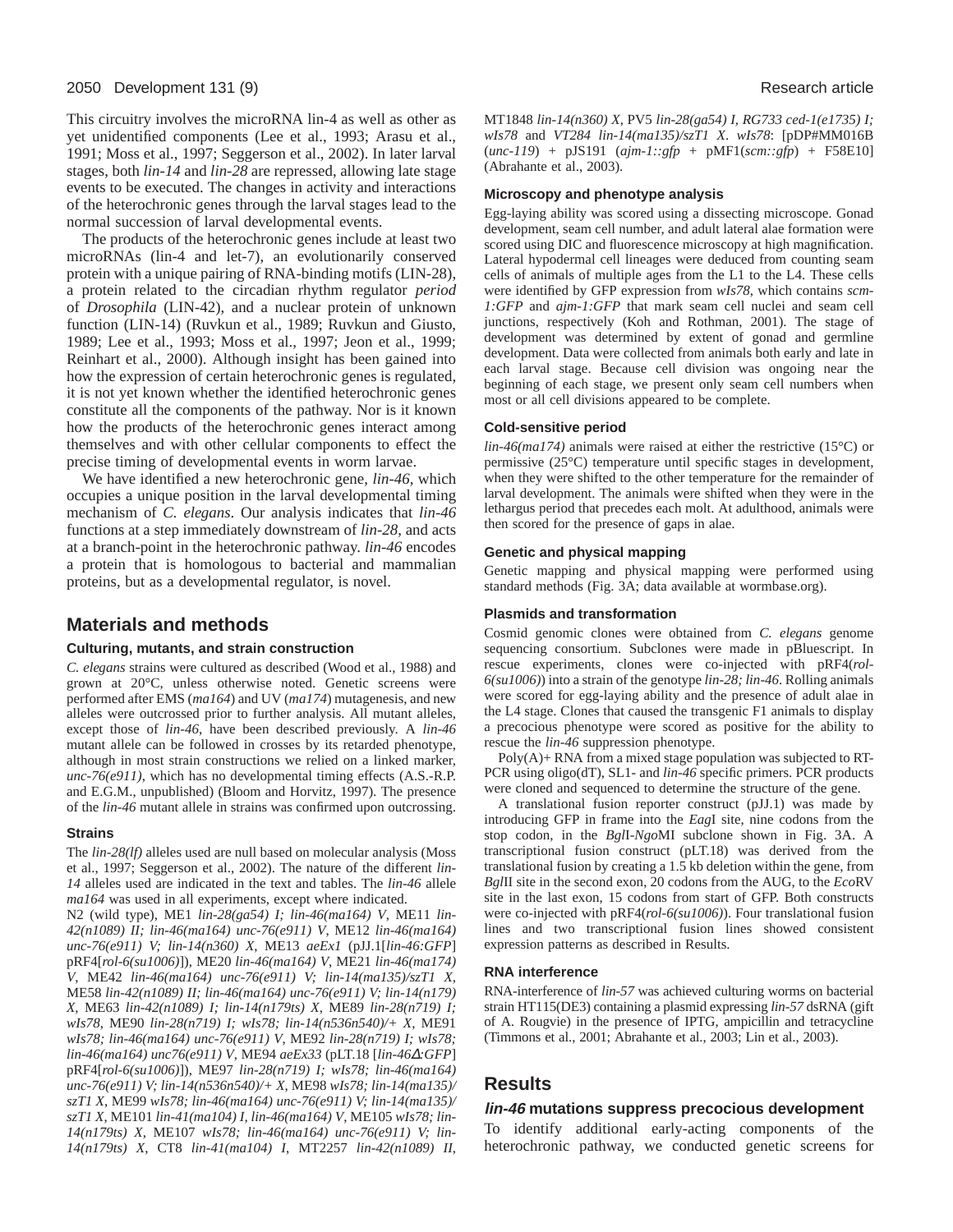**Table 1.** *lin-46(lf)* **suppresses** *lin-28(lf)* **and** *lin-14(ts)* **precocious phenotypes** 

|                |                                      | Number of seam cells <sup>†</sup> $(n)$ <sup><math>\ddagger</math></sup> |                |                |        |          |
|----------------|--------------------------------------|--------------------------------------------------------------------------|----------------|----------------|--------|----------|
|                | Strain*                              | L1                                                                       | L <sub>2</sub> | L <sub>3</sub> | I A    | % $Egl§$ |
| 1              | Wild type                            | 10(27)                                                                   | 17(10)         | 16(12)         | 16(8)  | 0(180)   |
| $\overline{2}$ | $lin-28(lf)$                         | 10(19)                                                                   | 11(20)         | 11(19)         | N/A    | 100(264) |
| 3              | $lin-28(lf); lin-46(lf)$             | 10(23)                                                                   | 17(19)         | 16(11)         | 16(12) | 0(138)   |
|                | 4 $lin-28(lf)$ ; $lin-46(lf)$ , 15°C | 10(13)                                                                   | 17(26)         | 16(14)         | 16(24) | 0(30)    |
| 5              | $lin-14(ts)$ , 25 <sup>o</sup> C     | 16(12)                                                                   | 15(11)         | 14(16)         | N/A    | 46(26)   |
| 6              | $lin-46(lf); lin-14(ts), 25°C$       | 16(33)                                                                   | 17(16)         | 19(15)         | 17(7)  | 3(39)    |
| 7              | $lin-46(lf)$                         | 10(27)                                                                   | 17(15)         | 16(8)          | 16(19) | 0(119)   |
| 8              | $lin-46(lf)$ , 15°C                  | 10(12)                                                                   | 17(19)         | 22(24)         | 20(26) | 0(24)    |

\*Strains used: RG733, ME89, ME92, ME105, ME107, ME91. Grown at 20°C, except where noted.

†Number of seam cells per animal side presented as the mode of the data; L2 cell counts were often high by one cell because of the comparatively late division of cells of the T lineage, causing both daughters to be scored.

‡Number of animals examined, one side per animal

§Egl, egg-laying defective. The ability to lay any eggs was considered Egl+.

mutations that suppress the precocious developmental phenotypes of *lin-14(lf)* and *lin-28(lf)* mutations. These mutations cause multiple cell lineage defects that result in a protruding vulva and an inability to lay eggs as adults (Ambros and Horvitz, 1984). Suppressor mutations were identified in animals with a normal vulva that could lay eggs. Two such mutations were characterized: *ma164* and *ma174*. Each is recessive to wild type and they define a complementation group on linkage group V (see Fig. 3). Because these mutations cause changes to the normal cell lineage patterns (as described below), the gene they define was given the name *lin-46*, for cell lineage abnormal, according to standard nomenclature (Horvitz et al., 1979).

Both mutant alleles of *lin-46* completely suppressed the protruding vulva (Pvul) and egg-laying defective (Egl) phenotype of three different *lin-28* null alleles (Table 1, lines 2 and 3, and data not shown) (Moss et al., 1997). The Pvul and Egl phenotypes of *lin-28(lf)* are due in part to precocious vulva precursor cell (VPC) divisions and vulva development (Euling and Ambros, 1996). We observed that *lin-28(lf); lin-46(lf)* animals had wild-type timing of vulva development, with VPC divisions occurring in the L3 stage (Fig. 1; data not shown). *lin-28* also governs the choice between L2- and L3-specific fates in the lateral hypodermal seam cells (Ambros and Horvitz, 1984). Normally during the L1, L3 and L4 stages, most seam cells undergo a single asymmetric cell division, after which the anterior daughter joins the hypodermal syncytium and the posterior daughter remains a seam cell (Fig. 1, wild type, Vn). However, in the L2 of wild-type animals, the asymmetric division of certain seam cells (V1-4, V6) is preceded by a symmetric division, which increases the number of seam cells on each side of an animal by five; additional seam cells are also added at this stage by descendants of other hypodermal cells (H1 and T; Table 1, line 1; Fig. 1) (Sulston and Horvitz, 1977). *lin-28(lf)* animals have fewer seam cells than wild type, because they skip L2 lineage patterns that generate these additional seam cells; *lin-28(lf)* animals also cease the molting after only three cycles because of precocious execution of the L/A switch (Table 1, line 2; Fig. 1) (Ambros and Horvitz, 1984). We found that the *lin-28(lf); lin-46(lf)*



**Fig. 1.** Lineages of hypodermal cells in heterochronic mutants. Schematics of post-embryonic cell lineages for lateral (seam; Vn=V1-V4 and V6) and ventral (Pn=P3-P8) cells are shown for animals of each genotype indicated. Vulva precursor cells (VPC) are the posterior daughters of P5-P7. A horizontal line depicts cell division. To the left in each set of lineages are indicated the cell-type specific lineage pattern interpreted from the data: 1, L1-specific cell lineage pattern (etc.); A, adult. 2/3 and 4/A indicate that cells at the indicated stage may execute a mix of alternative fates (see text). Broken lines indicate cells not depicted. Three horizontal lines indicate fusion of seam cells and secretion of adult lateral alae. The anterior daughters in Vn (seam) lineages, indicated by short lines, appear to fuse with the main hypodermal syncytium. Wild-type and *lin-28(lf)* lineages are taken from previous studies (Sulston and Horvitz, 1977; Ambros and Horvitz, 1984).

animals had the normal number of seam cells at every stage, as well as the normal four molts, indicating suppression of the L2 lineage defects *of lin-28(lf)* by the *lin-46* mutation (Table 1, line 3; Fig. 1). Furthermore, *lin-46(lf)* completely suppressed the precocious L/A switch, as indicated by synthesis of adult alae, caused by *lin-28(lf)* (Table 2, lines 3 and 4; Fig. 1). These data indicate that *lin-46* affects all fate decisions governed by *lin-28* and that the absence of *lin-46* activity completely bypasses the requirement of the animal for *lin-28*.

By contrast, we observed no suppression of any of the precocious heterochronic defects of a *lin-14* null allele. For example, like *lin-14(0)* animals, *lin-46(lf); lin-14(0)* animals are completely egg-laying defective and execute the L/A switch precociously (Table 2, lines 5 and 6; data not shown). However, surprisingly, one of the *lin-46* mutant alleles (*ma174*) was isolated as a suppressor of *lin-14(n179ts)* animals. *lin-14(n179ts)* is a loss-of-function and temperature-sensitive allele (Ambros and Horvitz, 1984; Ambros and Horvitz, 1987). As mentioned above, *lin-14* acts twice during larval development: once to affect L1 cell fates (*lin-14A* activity), and again to affect L2 and later fates (*lin-14B* activity) (Ambros and Horvitz, 1987). When *lin-14(n179ts)* animals are raised at 25°C they display both a loss of *lin-14A* activity, causing a precocious increase in seam cell number and a loss of *lin-14B* activity, which leads to precocious execution of the L/A switch (Table 1, line 5; Table 2, line7). We found that a mutation in *lin-46(lf)* suppressed *lin-14B* defects, but not the *lin-14A* defects, of the *lin-14(n179ts)* allele. Specifically, *lin-46(lf); lin-14(n179ts)* animals had an abnormal number of seam cells in the L1, but had the normal number of molts (Table 1, line 6). Furthermore, compared with *lin-14(n179ts)* animals, the *lin-46(lf); lin-14(n179ts)* animals were significantly less egglaying defective and showed reduced amounts of precocious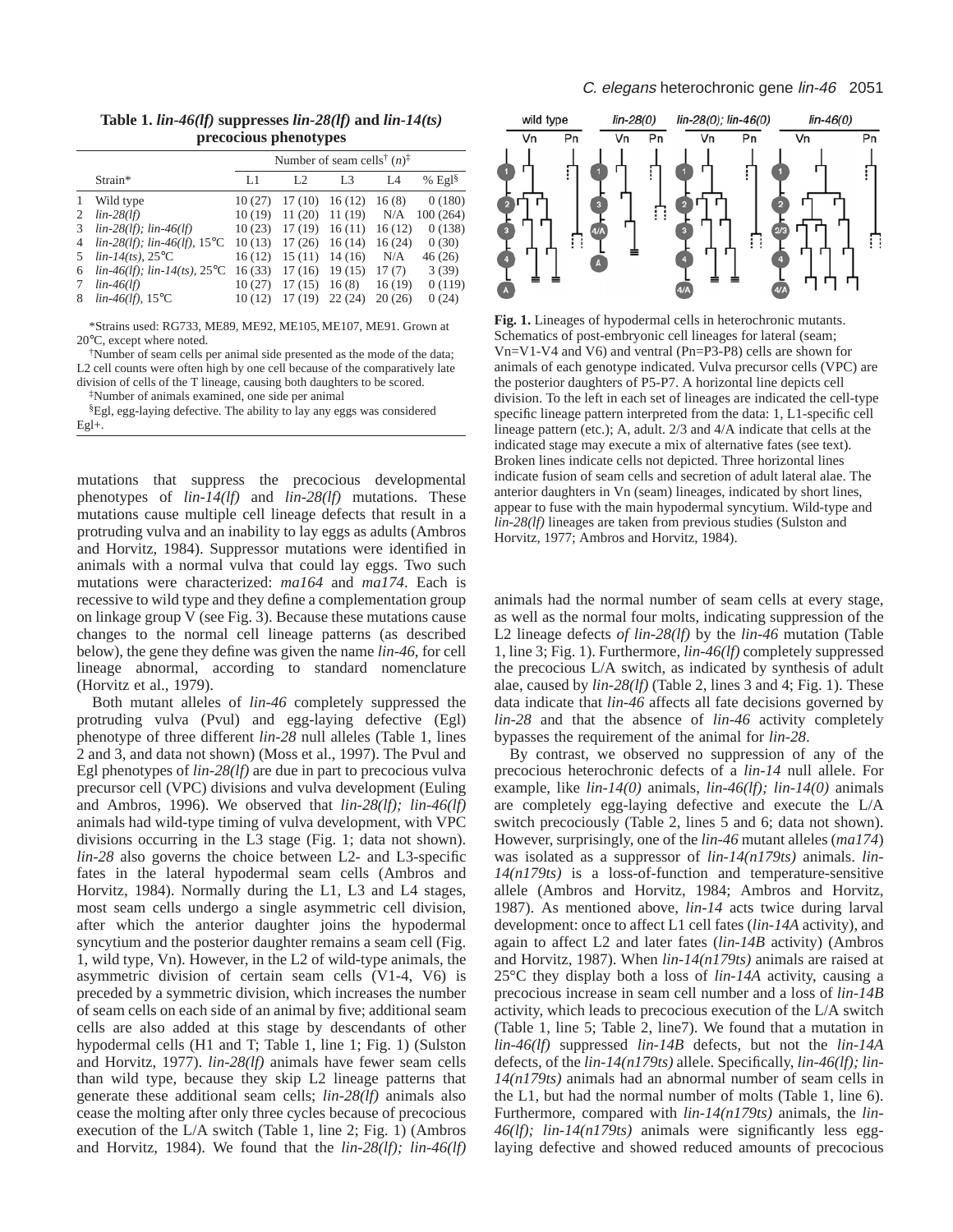**Table 2. Genetic interactions between** *lin-46* **and heterochronic mutants**

|    | Strain*                                   | % with full-length/<br>partial precocious alae <sup>†</sup><br>$(n)^{\ddagger}$ |
|----|-------------------------------------------|---------------------------------------------------------------------------------|
| 1  | Wild type                                 | 0/0(27)                                                                         |
| 2  | $lin-46(lf)$                              | 0/0(26)                                                                         |
| 3  | $lin-28(lf)$                              | 100/0(20)                                                                       |
| 4  | $lin-28(lf); lin-46((lf))$                | 0/0(42)                                                                         |
| 5  | $lin-14(0)$                               | 100/0(15)                                                                       |
| 6  | $lin-46(lf); lin-14(0)$                   | 100/0(7)                                                                        |
| 7  | $lin-14(ts)$ , $25^{\circ}$ C             | 74/26 (23)                                                                      |
| 8  | lin-46(lf); lin-14(ts), $25^{\circ}$ C    | 17/22(23)                                                                       |
| 9  | $lin-14(A+B-)^{8}$                        | 77/23(22)                                                                       |
| 10 | $lin-46(lf); lin-14(A+B-)$                | 5/90(20)                                                                        |
| 11 | $lin-41(lf)$                              | 14/32(22)                                                                       |
| 12 | $lin-46(lf); lin-41(lf)$                  | 13/30(23)                                                                       |
| 13 | $lin-42(lf)$                              | 100/0 (28)                                                                      |
| 14 | $lin-46(lf); lin-42(lf)$                  | 0/63(24)                                                                        |
| 15 | $lin-57(RNAi)$                            | 75/25(20)                                                                       |
| 16 | <i>lin-46(lf)</i> ; <i>lin-57(RNAi)</i> 1 | 25/75(20)                                                                       |

\*Strains used: N2, ME20, PV5, ME1, MT1848, ME12, VT284, ME42, CT8*,* ME101, MT2257, ME11, ME63 and ME58. Grown at 20°C, except where noted.

†Precocious adult alae observed during the L4 stage; partial alae ranged from small patches to nearly full-length; one side examined per animal. ‡Number of animals examined.

§*A+B–*, an allele of *lin-14* that is wild type for *lin-14A* activity, but mutant for *lin-14B* activity (Ambros and Horvitz, 1987).

¶RNAi was performed on wild-type or *lin-46(ma164)* strains as described in the Material and methods.

adult alae (Table 1, line 6; Table 2, line 8). Similarly, the precocious adult alae formation of *lin-14(n360)*, a *lin-14(lf)* allele that displays only *lin-14B* defects, was suppressed by *lin-46(lf)* (Table 2, lines 9 and 10) (Ambros and Horvitz, 1987). In addition, we observed that intestinal nuclei of *lin-46(lf); lin-14(n179ts)* animals fail to divide in the L1 as they normally do, which is a *lin-14A* defect, but did not display precocious vulva development, a *lin-14B* defect (data not shown) (Ambros and Horvitz, 1987; Euling and Ambros, 1996). Thus, *lin-46(lf)* suppressed the defects that *lin-14* hypomorphic alleles have in common with *lin-28(lf)*, but not those unique to *lin-14*, although it suppressed none of the defects of a *lin-14* null allele.

Interestingly, the suppression of the *lin-28(lf)* phenotype was quite complete: whereas 100% of *lin-28(lf)* animals have precocious adult alae, the *lin-28(lf); lin-46(lf)* double mutant animals were devoid of adult alae at the L4 stage (Table 2, lines 3 and 4). By contrast, the suppression of *lin-14* hypomorphic alleles was substantial, albeit incomplete. For example, for *lin-14(n360)*, the percentage of animals with full-length precocious adult alae was reduced from 77% to 5%; however, 95% of double mutant animals had some amount of precocious alae (Table 2, lines 9 and 10).

Because *lin-14* and *lin-28* act together to govern the cell fates of the L2 and later, our findings suggest that *lin-46* has different relationships with these two genes. The ability of *lin-46(lf)* to suppress *lin-14* hypomorphic alleles but not a null allele may reflect that at least some *lin-14* activity is required

**Table 3. Suppression of** *lin-28(0)* **by** *lin-46(0)* **does not require** *lin-14*

|                |                                   | Number of seam cells <sup>†</sup> $(n)$ <sup><math>\ddagger</math></sup> |          |  |
|----------------|-----------------------------------|--------------------------------------------------------------------------|----------|--|
|                | Strain*                           | at hatching                                                              | after L1 |  |
| 1              | $lin-14(0)$                       | 10(2)                                                                    | 15 (16)  |  |
| $\overline{c}$ | $lin-46$ ; $lin-14(0)$            | 10(2)                                                                    | 15(12)   |  |
| 3              | $lin-28$ ; $lin-14(0)$            | 10(2)                                                                    | 10(10)   |  |
| $\overline{4}$ | $lin-28$ ; $lin-46$ ; $lin-14(0)$ | 10(3)                                                                    | 15(20)   |  |

data.

‡Number of animals examined.

for suppression, and, furthermore, that *lin-46(lf)* suppresses the phenotype of *lin-28(lf)* by raising *lin-14* activity to a compensatory level. Importantly, a requirement for *lin-14* in the suppression would suggest that *lin-14* can act independently of *lin-28* to control late stage fates. Because of its implications for how the heterochronic pathway functions, we further investigated this possibility.

#### **Suppression of lin-28 does not require lin-14**

To determine whether *lin-14* is indeed required for the suppression of *lin-28(lf)* phenotype by *lin-46(lf)*, we assessed hypodermal development in strains bearing a null allele of *lin-14*. *lin-14(0)* animals skip L1-specific lineage patterns, and precociously execute the L2-specific division patterns that increase the seam cell number (Ambros and Horvitz, 1987). It has been previously shown that a *lin-28(lf); lin-14(0)* strain executes the L/A switch one stage earlier than a *lin-14(0)* strain; however, the effect of this mutant combination on seam cell number was not assessed (Ambros, 1989). We observed that the increase of 10 to 15 seam cells that occurs abnormally early during the L1 in *lin-14(0)* animals did not occur in the absence of *lin-28*, consistent with an L3 lineage pattern occurring two stages early (Table 3, lines 1 and 3). This observation indicates the hypodermal lineage patterns executed in the L1 in *lin-14(0)* animals are controlled by *lin-28*, and is evidence that *lin-28* acts independently of *lin-14* to govern these cell fate choices.

Importantly, although *lin-46(lf)* had no effect on the number of seam cells of *lin-14(0)* animals with wild-type *lin-28*, it increased the number of seam cells of a *lin-28(lf); lin-14(0)* strain to that of a *lin-14(0)* strain (Table 3). Thus, *lin-46(lf)* suppressed the *lin-28(lf)* defect, despite the absence of *lin-14*. In addition, the L/A switch, as indicated by seam cell fusion and adult alae formation, occurred one stage later in triple mutant animals relative to *lin-28(lf); lin-14(0)* animals (data not shown). Therefore, the elevation of *lin-14* activity is not the mechanism by which *lin-46(lf)* compensates for the loss of *lin-28*.

### **Interactions of lin-46 with other heterochronic mutants**

To further establish the position of *lin-46* in the developmental timing pathway, we examined its interactions with other precocious heterochronic mutants. In addition to *lin-14* and *lin-28*, several other genes have been identified that result in precocious expression of the L/A switch when mutated: *lin-41*, *lin-42* and *lin-57* (Z. Liu, PhD thesis, Harvard University,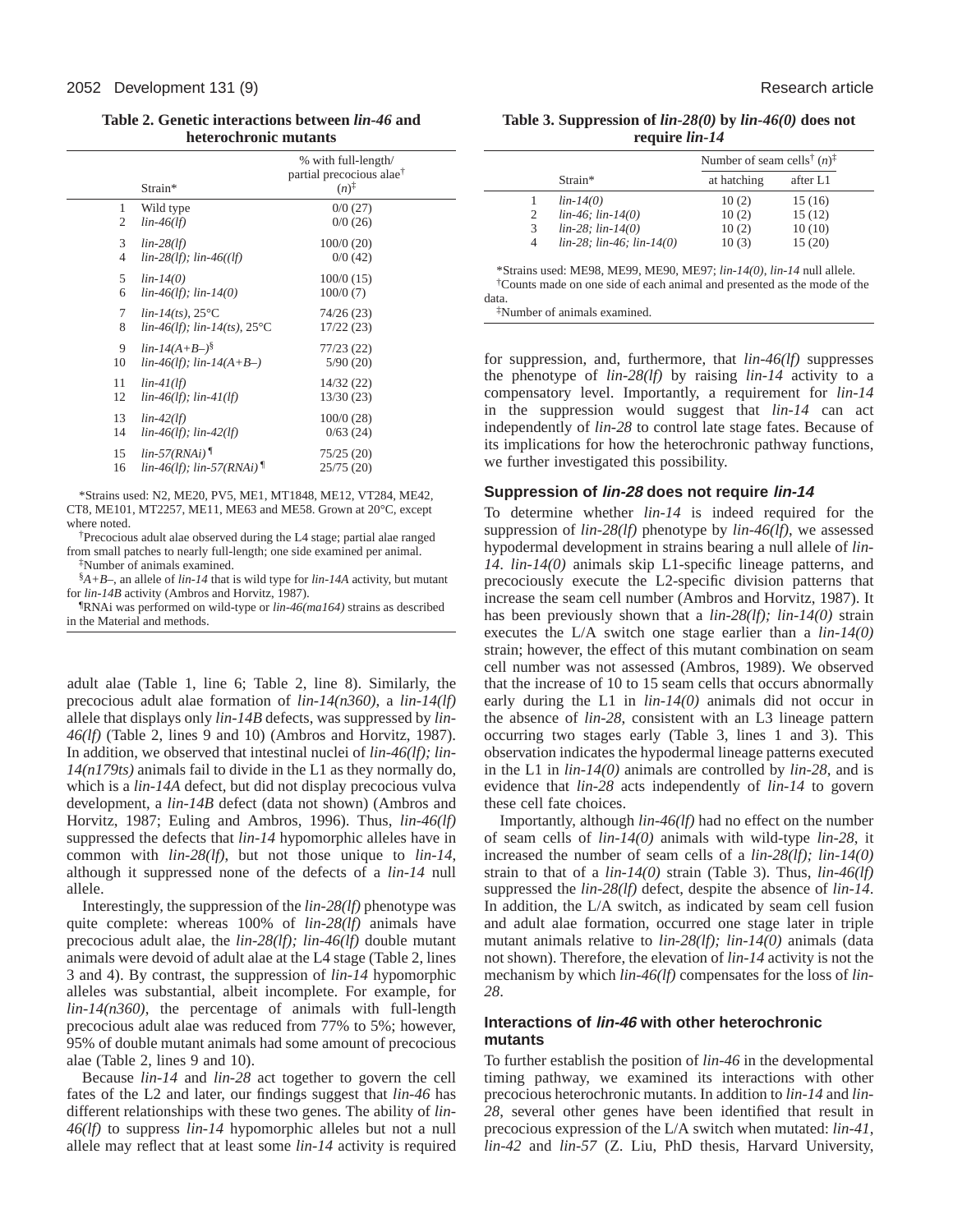#### C. elegans heterochronic gene lin-46 2053

**Fig. 2.** Retarded development of the lateral hypodermis in a *lin-46* mutant. A DIC micrograph of an adult animal of the genotype *lin-46(ma164)* grown at 20°C showing the same field in two planes of focus. Left, a pair of recently divided lateral hypodermal seam cells. Right, the gap in adult lateral alae overlying these cells. These gaps initially overly an even number of seam nuclei, but later, the anterior cell fuses with the main hypodermal syncytium.

1990) (Abrahante et al., 1998; Abrahante et al., 2003; Lin et al., 2003). For this analysis, we again examined the ability of a *lin-46(lf)* to suppress the precocious execution of the L/A switch that is characteristic of these mutants.

*lin-46(lf)* partially suppressed the precocious synthesis of adult alae of a *lin-42(lf)*, whereas it had little or no effect on the precocious alae caused by loss of the activities of *lin-41(lf)* and *lin-57(lf)* (Table 2, lines 11-16). Thus, *lin-46* appears to function upstream of *lin-41* and *lin-57* and downstream or in parallel with *lin-42* in controlling the L/A switch. These results are consistent with *lin-46* acting early in the heterochronic pathway, because both *lin-41* and *lin-57* are thought to act late in development, downstream of *lin-28* in controlling the L/A switch (see Fig. 5) (Slack et al., 2000; Lin et al., 2003). The earliest time of action of *lin-42* has not been determined, but previous genetic analysis, as well as these data, are consistent with it acting early in the heterochronic pathway (Z. Liu, PhD thesis, Harvard University, 1990).

#### **lin-46 mutations cause retarded development at two stages**

In examining the effects of *lin-46(lf)* in the absence of other heterochronic mutations, we observed an increase in the number of seam cells after the L2 stage when the animals were grown at 15°C (Table 1, line 8). This increase probably reflects a reiteration of the L2-specific lineage pattern at the L3 stage, in which the five seam cells that divide twice in the L2, do so again in the L3 (Fig. 1). This retarded lineage defect was not observed when animals were raised at 20°C, indicating a strict cold-sensitivity for this defect (Table 1, line 7). Because the mutant alleles of *lin-46* are likely to result in the complete loss of function of the gene (see below), a reiteration of L2 lineages in *lin-46(0)* would indicate that the normal role of *lin-46* is to promote the expression of L3-specific cell fates at the appropriate time.

Moreover, we observed that two mutant alleles of *lin-46* each caused a similar failure of the L/A switch at the end of larval development, resulting in gaps in adult alae (Table 4, lines 4 and 7; Figs 1, 2). The penetrance and expressivity of this phenotype are significantly enhanced by growth at low temperature. For example, the retarded L/A switch defect of *lin-46(ma164)* showed 6% penetrance at 25°C, 32% at 20°C, and 86% at 15°C (Table 4, lines 4-6). Because this cold sensitivity was true of mutant alleles of *lin-46*, which, as described below, are likely to be null by molecular criteria, it appears to be a property of a strain lacking *lin-46* activity, rather than a property of the molecular lesions themselves.

Remarkably, the early and late retarded lineage defects of *lin-46(lf)* are not equivalently penetrant. Specifically, 32% of



*lin-46(ma164)* animals raised at 20°C show L/A switch defects, whereas none grown at the same temperature showed reiteration of L2 lineage patterns (Table 1, line 7, and Table 4, line 5). Thus, the late stage defect is not dependent on an earlier lineage defect (Fig. 1). As discussed below, this is consistent with *lin-46* either acting twice, early and late, or acting at one time and separately affecting two downstream processes that are differently sensitive to its level of activity.

Interestingly, the retarded phenotype of *lin-46(lf)* is nearly completely suppressed by *lin-28(lf)*. For example, the penetrance of the L/A switch defect in *lin-28(lf); lin-46(ma164)* was 8% at 15°C, which is significantly reduced relative to 86% for *lin-46(ma164)* alone (Table 4, lines 4 and

#### **Table 4. Cold-sensitivity and suppression of** *lin-46* **retarded phenotype**

|                  | $ -$<br>л.              | ี ⊌ ∎'                                                            |  |
|------------------|-------------------------|-------------------------------------------------------------------|--|
|                  |                         | % with gaps                                                       |  |
|                  | Strain* and temperature | in adult alae <sup>†</sup> $(n)$ <sup><math>\ddagger</math></sup> |  |
|                  | Wild type               |                                                                   |  |
| 1                | $15^{\circ}$ C          | 0(21)                                                             |  |
| $\boldsymbol{2}$ | $20^{\circ}$ C          | 0(44)                                                             |  |
| 3                | $25^{\circ}$ C          | 0(23)                                                             |  |
|                  |                         |                                                                   |  |
|                  | $lin-46(mal64)$         |                                                                   |  |
| $\overline{4}$   | $15^{\circ}$ C          | 86 (22)                                                           |  |
| 5                | $20^{\circ}$ C          | 32(22)                                                            |  |
| 6                | $25^{\circ}$ C          | 6(16)                                                             |  |
|                  | $lin-46(mal74)$         |                                                                   |  |
| 7                | $15^{\circ}$ C          | 96(25)                                                            |  |
| 8                |                         |                                                                   |  |
|                  | $20^{\circ}$ C          | 10(21)                                                            |  |
| 9                | $25^{\circ}$ C          | 0(20)                                                             |  |
|                  | $lin-28$                |                                                                   |  |
| 10               | $15^{\circ}$ C          | 0(20)                                                             |  |
| 11               | $20^{\circ}$ C          | 0(22)                                                             |  |
| 12               | $25^{\circ}$ C          | 0(24)                                                             |  |
|                  |                         |                                                                   |  |
|                  | lin-28; lin-46(ma164)   |                                                                   |  |
| 13               | $15^{\circ}$ C          | 8 (39)                                                            |  |
| 14               | $20^{\circ}$ C          | 0(31)                                                             |  |
| 15               | $25^{\circ}$ C          | 0(21)                                                             |  |
|                  | $lin-14(0)$             |                                                                   |  |
| 16               | $15^{\circ}$ C          | 0(13)                                                             |  |
|                  |                         |                                                                   |  |
|                  | lin-46; lin-14(0)       |                                                                   |  |
| 17               | $15^{\circ}$ C          | 67(21)                                                            |  |
|                  |                         |                                                                   |  |

\*Strains used: N2, ME20, ME21, PV5, ME1, MT1848 and ME12. †Gaps observed in young adult animals; gaps covered one to several seam cells; strains with more frequent gaps generally had longer gaps; one side examined per animal.

‡Number of animals examined.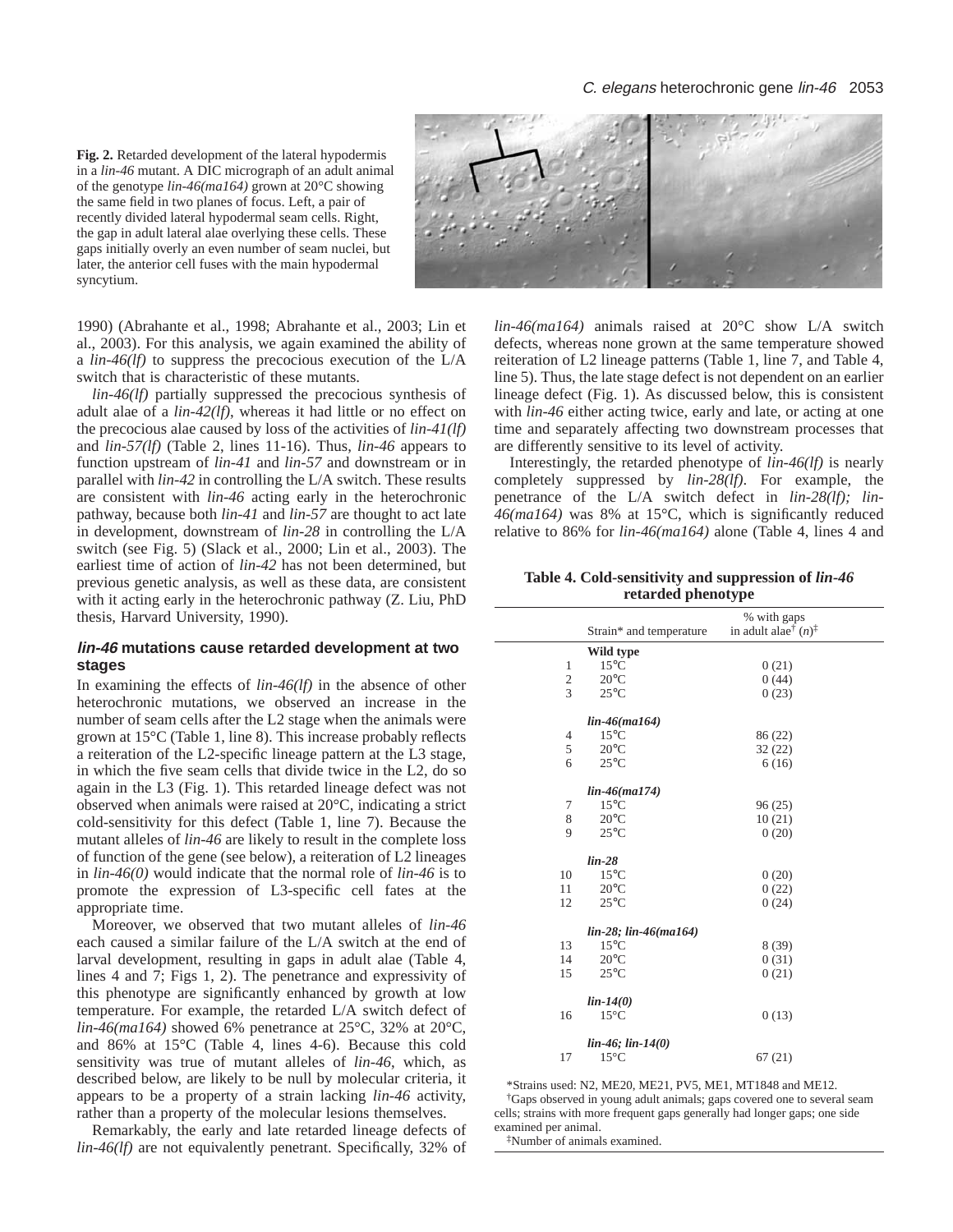#### 2054 Development 131 (9) Research article



13). Likewise, we observed no early cell lineage defects in the double mutant grown at 15°C (Table 1, line 4; Fig. 1). This mutual suppression of *lin-46(lf)* and *lin-28(lf)* suggests that *lin-46* is not in a simple linear pathway downstream of *lin-28*, but rather that their activities converge, possibly on common targets.

 $LIN-46$ 

By contrast, the retarded phenotype of *lin-46(lf)* was not suppressed by a *lin-14* null mutation. Rather, *lin-46(lf)* causes a severe retarded defect in a *lin-14* null mutant background (67%), as it does in an otherwise wild-type background (86%; Table 4, lines 4 and 17). This result further indicates that *lin-14* is not required for the effect of *lin-46* on developmental timing.

#### **lin-46 encodes a homologue of bacterial MoeA and vertebrate gephyrin.**

*lin-46* was cloned by genetic mapping and transformation rescue (Fig. 3A; see Materials and methods). The smallest

**Fig. 3.** Cloning of *lin-46* and its homology to MoeA and gephyrin. (A) Regions of the genetic and physical maps of linkage group V of *C. elegans* depicting the location of *lin-46*. Two cosmids shown rescued a *lin-46* mutant. One of these was subcloned to yield the minimal rescuing *Bgl*I-*Ngo*MI restriction fragment. The gene structure was determined by RT-PCR and sequence analysis. (B) An alignment of the predicted amino acid sequences of LIN-46 of *C. elegans* and *C. briggsae.* Black, identical residues; gray, similar residues. Vertical lines indicate exon boundaries. Arrows indicate positions of lesions in the mutant alleles: *ma164*, *ma174* and *ve1*. Dots and asterisks indicate residues partially and highly conserved among gephyrin/MoeA homologues, respectively. (C) Schematics of LIN-46 related proteins: gephyrin, mammals; Cinnamon, *Drosophila*; CNX1, *Arabidopsis*; MoeA and MogA, *E. coli*; MOC-1, MOC-2 and LIN-46, *C. elegans*. MoeA-like (E) and MogA-like (G) regions are indicated.

rescuing fragment encodes one complete gene, annotated as R186.4 in the genome sequence. Northern analysis and cDNA library screening failed to detect a transcript from this gene (data not shown). RT-PCR analysis revealed that the gene is expressed, has four introns, and its mRNA is trans-spliced, polyadenylated, and 1.4 kb long (Fig. 3A). The sequence of amplified genomic DNA from three *lin-46* mutant strains revealed mutations in all three that would affect the protein encoded by this gene (Fig. 3B). Two of these lesions, from alleles *ma164* and *ma174*, probably result in severe truncations of the protein, strongly suggesting they are molecular nulls. Furthermore, frameshift mutations introduced into the rescuing clone

rendered it unable to complement the *lin-46* mutant (data not shown). A clone of the orthologous gene from the related species *C. briggsae* rescued the *C. elegans lin-46* mutant phenotype, indicating that its function is conserved between these species (data not shown). We therefore concluded that *lin-46* corresponds to R186.4.

*lin-46* has the potential to encode a 391 amino acid protein with homology along its entire length to MoeA of bacteria and the C-terminal domains (referred to as the E-domain) of the mammalian protein gephyrin; other related proteins are Cinnamon of *Drosophila* and CNX1 of *Arabidopsis* (Fig. 3C) (Kamdar et al., 1994; Stallmeyer et al., 1995). Gephyrin is a submembraneous scaffolding protein that aids in clustering glycine and GABA receptors at postsynaptic neurons (Kneussel and Betz, 2000). MoeA is involved in the last step of the biosynthesis of molybdenum co-factor, a metal coordinating molecule in many molybdo-enzymes, although the exact function of MoeA in this process is not known. We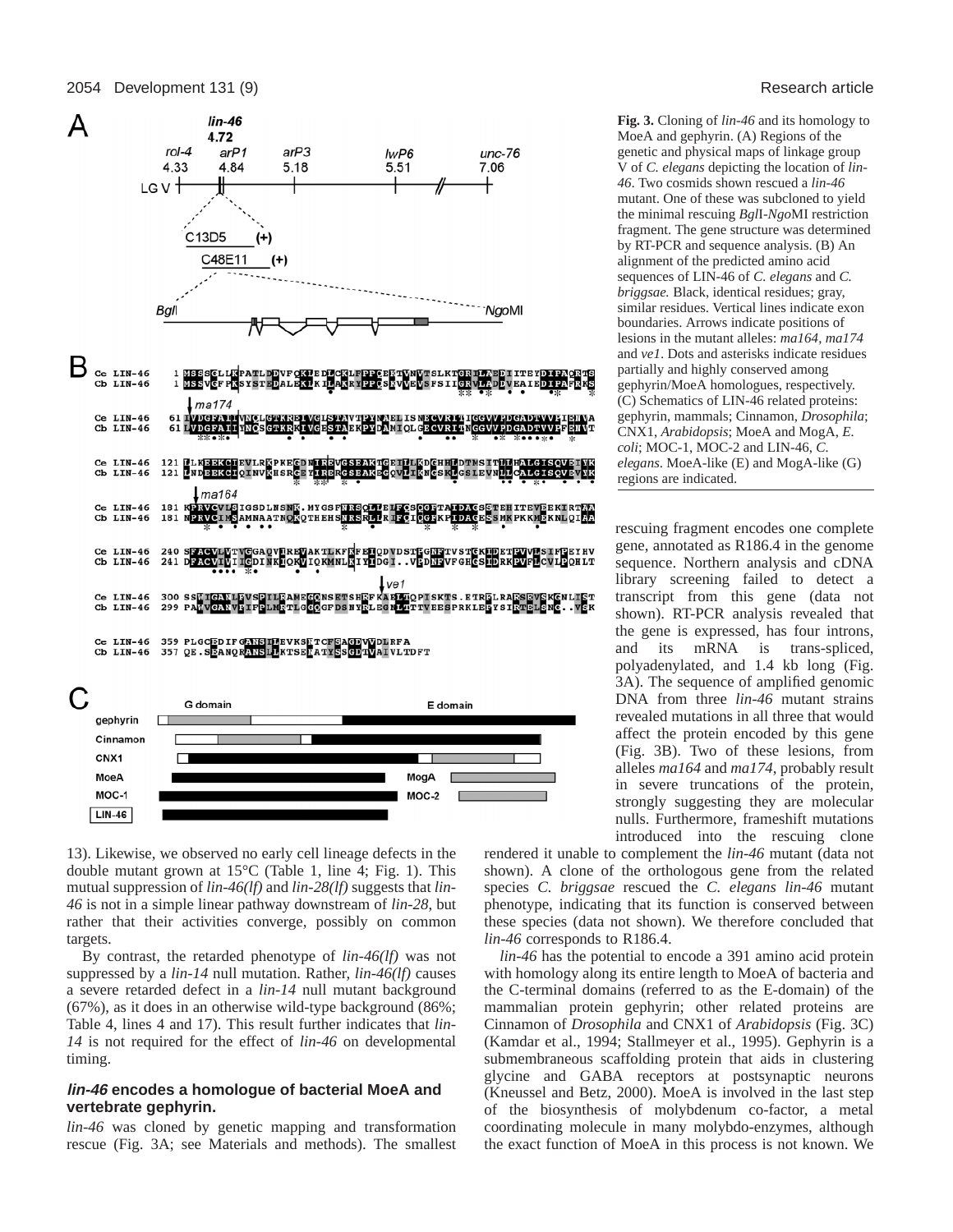

discuss possible molecular functions of the LIN-46 protein below.

Gephyrin, as well as Cinnamon and CNX1, are essentially fusions of homologues of the bacterial proteins MoeA and MogA. Indeed, all three of these proteins from higher eukaryotes are believed to participate in molybdenum cofactor biosynthesis, as the bacterial proteins do (Kamdar et al., 1994; Stallmeyer et al., 1995; Feng et al., 1998). We noted that *C. elegans* is unusual among multicellular eukaryotes in having its MoeA and MogA homologues encoded separately, and, furthermore, having two MoeA paralogues, one of which is encoded by *lin-46* (Fig. 3C). We have named the genes encoding the other MoeA homologue and the MogA homologue of *C. elegans moc-1* and *moc-2*, respectively (for molybdenum cofactor biosynthesis related; Fig. 3C). The biological roles of these genes in *C. elegans* are not yet known.

#### C. elegans heterochronic gene lin-46 2055

**Fig. 4.** Expression of *lin-46:GFP* in hypodermal cells during larval development. Fluorescence and DIC micrographs of animals bearing *lin-46:GFP* transgenes. Transgene arrays include a *rol-6* marker that causes twists in the body. (A) L2 animal expressing *lin-46:GFP* transcriptional fusion showing fluorescent lateral hypodermal seam cells. (B) An L4-stage animal bearing the transcriptional fusion showing fluorescent seam cells apparently undergoing fusion. (C) L2 animals expressing a *lin-46:GFP* translational fusion. Fluorescence is seen in seam cells as well as two neurons (see text). The exposure time is three to eight times longer than for animals expressing transcriptional fusion. (D) Higher magnification showing nuclear and cytoplasmic localization of LIN-46:GFP in an L2 animal expressing the translational fusion. Pairs of seam cells often show similar fluorescence intensity. Scale bars: in A, 100  $\mu$ m for A-C; in D,  $10 \mu m$ .

## **lin-46 is expressed in hypodermal cells during larval development**

Green fluorescent protein (GFP) reporter constructs indicated that *lin-46* is expressed in hypodermal cells, particularly the lateral and ventral hypodermis, in brief periods during larval development (Fig. 4 and data not shown). Animals bearing a transcriptional fusion (see Materials and methods) showed intense fluorescence in lateral hypodermal cells around the time of each molt, especially during the L2- and L4-lethargus (Fig. 4A,B). In L2 animals, not all seam cells fluoresced simultaneously, and often only a cluster of an even number of cells fluoresced in a given animal, suggesting the expression of the fusion is related to seam cell division, which occurs somewhat asynchronously during larval development (Sulston and Horvitz, 1977). A translational fusion reporter showed a similar expression pattern, although it was less intense (Fig. 4C). The translational fusion also showed strong constitutive expression in the cell bodies and axons of the bilateral motor interneurons AVB, but we do not know the significance of this expression. The LIN-46:GFP fusion protein localized to both cytoplasm and nucleus, but mostly

in the non-nucleolar part of the nucleus (Fig. 4D). Thus, LIN-46 is present in cells whose fates it governs near the time they execute stage-specific fates. Its appearance at multiple times suggested the possibility that *lin-46* functions more than once during larval development.

#### **The cold-sensitive period for the late-stage retarded phenotype is early in larval development**

To assess whether *lin-46* might function twice during larval development, we used the pronounced cold sensitivity of the *lin-46* mutant phenotype to define the cold-sensitive period for its late stage retarded defect. We observed that it was sufficient that animals be at the restrictive temperature only until the L2 lethargus for nearly 90% of the population to display gaps in adult alae (Table 5, 15°C to 25°C). Futhermore, we found it was necessary that the animals be at 15°C at least until L2 lethargus for a high penetrance of the alae defect; if animals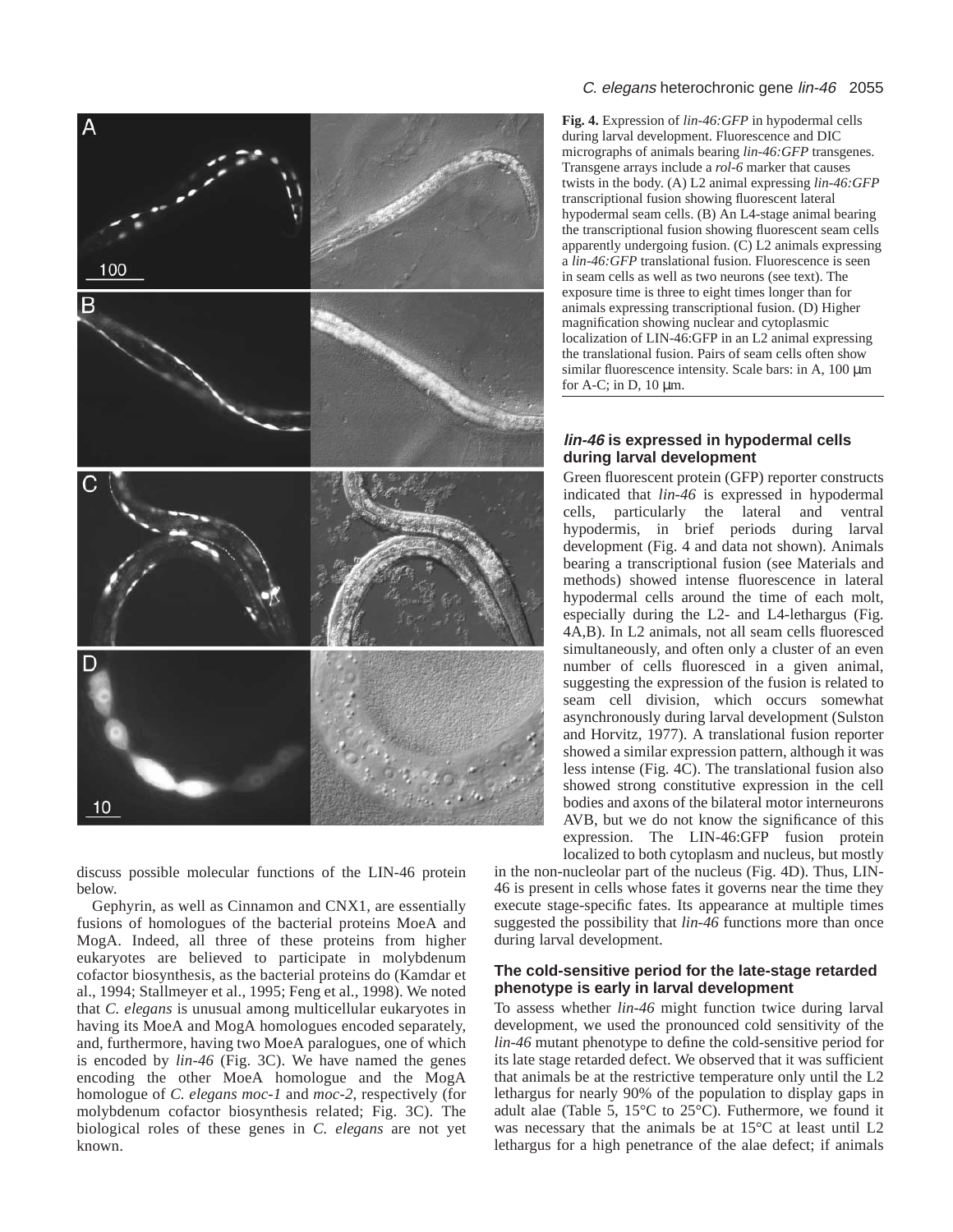**Table 5. Cold-sensitive period of late-stage developmental defect of** *lin-46(0)*

|                          |                                  | % with gaps in adult alae <sup>†</sup> $(n)$ <sup><math>\ddagger</math></sup> |  |  |
|--------------------------|----------------------------------|-------------------------------------------------------------------------------|--|--|
| $Stage*$                 | $15^{\circ}$ C to $25^{\circ}$ C | 25 $\rm{^{\circ}C}$ to 15 $\rm{^{\circ}C}$                                    |  |  |
| Late embryo              | 2(64)                            | 97 (31)                                                                       |  |  |
| L1 lethargus             | 31(29)                           | 92 (38)                                                                       |  |  |
| L <sub>2</sub> lethargus | 88 (40)                          | 7(41)                                                                         |  |  |
| L3 lethargus             | 90(61)                           | 2(66)                                                                         |  |  |
| L4 lethargus             | 97 (34)                          | 0(34)                                                                         |  |  |

†*lin-46(ma174)* animals were scored on both sides.

‡Number of animals examined.

were shifted from the permissive to the restrictive temperature at the L2 lethargus then 7% or less showed the defect (Table 5, 25°C to 15°C). These data indicate that the period that *lin-46* mutant animals are cold sensitive for the adult alae defect is prior to the L3 stage. Because the early fate defect of *lin-46(lf)* is executed early in the L3 stage, these observations suggest that *lin-46* is required during the L2 stage to affect cell fates executed at both early and late stages.

# **Discussion**

We have identified a new heterochronic gene, *lin-46*, and determined that it acts early in the *C. elegans* larval developmental timing pathway to promote both L3-specific and adult-specific cell fates. Our genetic results support a model in which *lin-46* supports the activity of a downstream complex of factors that promotes specific fates. The nature of these factors, whether involved in signaling or gene regulation, is not known, however, some may be direct regulatory targets of *lin-28*. *lin-46* encodes a novel developmental regulator, a protein that resembles the multifunctional vertebrate protein gephyrin, and therefore may act, like gephyrin, as a scaffold for a multiprotein complex.

# **Interactions governing the L2/L3 fate choice**

The heterochronic pathway is characterized by dynamic interactions among regulators that make binary choices in stage-specific cell fates (Ambros, 1989). We previously presented a model for the interactions governing the choice of L2 versus L3 cell fates (Seggerson et al., 2002). In this model, *lin-14* and *lin-28* are repressed by the microRNA lin-4 at the same time they support each other's expression via a lin-4 independent feedback circuit. This positive regulatory circuit is proposed to occur by the repression of two negative regulators, *x* and *y*, whose identities are not known.

Here we extend this model by proposing that *lin-46* acts specifically to promote the activity of *y*, and furthermore, that *y* acts both to regulate *lin-14* expression and to control developmental timing at two larval stages (Fig. 5A). Therefore, *y* represents both the point of convergence of the *lin-28* and *lin-46* activities, as well as a branch-point in the pathway that affects *lin-14* expression and L3 cell fates. We have no reason yet to believe that *lin-14* expression and L3 cell fates are regulated by distinct factors. Therefore, we continue to indicate this as a single activity, the hypothetical factor *y*, which may consist of multiple factors.



**Fig. 5.** Genetic and molecular models for LIN-46 activity in developmental timing*.* (A) Genetic models for the heterochronic pathway governing fate choices at two stages. (Left) Interactions governing the L2/L3 fate choice. The circled regulators *x* and *y* have not been identified and may in fact represent multiple factors. *lin-14* is depicted in its role in the L2/L3 fate decision only (*lin-14B* activity). The position of *daf-12* is based on previous studies (Antebi et al., 1998; Seggerson et al., 2002); its role does not appear to be analogous to that of *lin-46*. (Right) Interactions governing the L/A switch. The effect of *lin-28* or *lin-46* on *let-7* expression or activity has not been determined, and may be indirect. The linear pathway from *let-7* to adult fates is based on previous studies (Abrahante et al., 2003; Lin et al., 2003). (B) A molecular model for LIN-46 protein function. LIN-46 may scaffold a multiprotein assembly constituting a developmental timing complex that regulates the expression of downstream heterochronic genes and promotes L3- and adult-specific cell fates. Broken arrow indicates that the effects of the complex may be either positive or negative, and either direct or indirect. LIN-28 may act as a negative regulator of one or more components of that complex, probably at the level of gene expression.

In our model, we have placed *lin-46* outside of the feedback circuit based on the relative penetrance of the *lin-28(lf)* and *lin-46(lf)* phenotypes and their mutual suppression (Tables 1 and 4). Based on molecular analysis, the alleles of *lin-28* and *lin-46* used in these experiments are null (Fig. 3) (Moss et al., 1997). Thus, their mutual suppression implies that *lin-28* and *lin-46* affect a common process, but do not act in a simple linear pathway. If it were a simple pathway, then the *lin-28(lf); lin-46(lf)* animals would display the same degree of retarded development as *lin-46(lf)* animals. Furthermore, the difference in penetrance of the *lin-28(lf)* and *lin-46(lf)* phenotypes suggests they have different degrees of influence on cell fates. Specifically, whereas a *lin-28(lf)* is always fully precocious, the *lin-46(lf)* retarded phenotype is incomplete and conditional. For these reasons, we propose that *lin-46* is not directly part of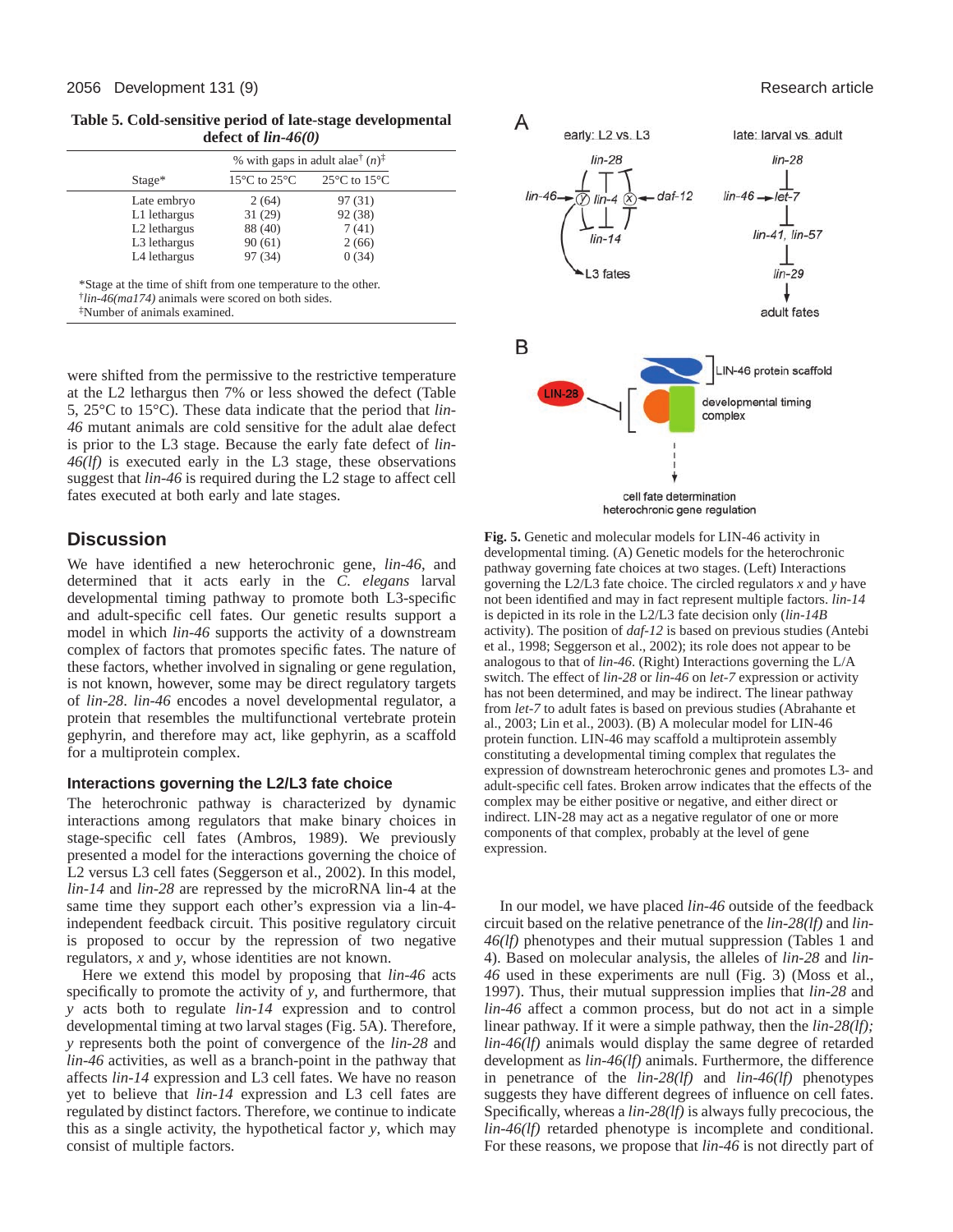the *lin-14/lin-28* positive feedback circuit, and therefore is not itself *y*, but rather acts to promote the activity of *y* (Fig. 5A).

The difference in the penetrance between the suppression by *lin-46(lf)* of *lin-28(lf)* and the retarded L2 phenotype of *lin-46(lf)* also suggests that changes occur in how the L2/L3 fate decision is made at different times. In other words, cell fates at the L2 stage in a *lin-28(lf)* are more sensitive to the loss of *lin-46* than are fates at the L3 in wild type (Table 1; Fig. 1). Perhaps the decision to execute L3 fates is more robust at the third larval stage in wild type because of additional activities that are not present at the second larval stage in a *lin-28* mutant. Furthermore, in no situation does the absence of *lin-46* cause L2-specific cell fates to be reiterated indefinitely, further suggesting that additional factors come to influence the L2/L3 fate decision, ultimately in favor of L3 fates.

#### **The role of lin-14 in late stage cell fates**

Our observations help to further illuminate the relationship between *lin-14* and *lin-28* in controlling the execution of cell fates after the first larval stage. Two models have been proposed to explain the activities of *lin-14*, *lin-14A* and *lin-14B* that independently affect L1 and later developmental events (Ambros and Horvitz, 1987). One is that different isoforms of the LIN-14 protein possess these distinct activities (Wightman et al., 1991; Reinhart and Ruvkun, 2001). However, this model is not supported by the finding that a molecular clone of a single isoform of LIN-14 can fully rescue *lin-14(lf)* (Hong et al., 2000). A second model is that the LIN-14 protein forms a temporal gradient through larval development, analogous to morphogen gradients in the *Drosophila* embryo (Ruvkun and Giusto, 1989; Reinhart and Ruvkun, 2001). However, our findings indicate that *lin-14* affects L2 developmental events only through *lin-28*, which requires a genetic circuit between these genes that engages late in the first larval stage (Table 3) (Seggerson et al., 2002). In other words, the *lin-14B* activity essentially reflects the participation of *lin-14* in a positive feedback circuit with *lin-28*.

This model explains why *lin-46(lf)*, which bypasses the requirement for *lin-28*, suppresses the L2 defects of *lin-14(lf)* but not its L1 defects. Hypomorphic alleles of *lin-14*, such as *lin-14(n360)* and *lin-14(n179ts)* used in these studies, reduce the activity of *lin-14*, but do not eliminate it. At the end of the first larval stage, when the positive feedback circuit between *lin-14* and *lin-28* is engaged, a mutation in *lin-14* would lead to a reduction in *lin-28* expression, and then a further reduction in *lin-14*. We have previously proposed that *y* in our model mediates the reduction of *lin-14* in this circuit (Fig. 5A, left) (Seggerson et al., 2002). However, if *lin-46* is absent, the activity of *y* would be attenuated and the reduction of *lin-14* would not be further amplified. Therefore, *lin-46(lf)* suppresses a *lin-14* hypomorph by essentially upregulating the existing *lin-14* activity. As a corollary, we propose that part of the reduction of *lin-14* activity of hypomorphic alleles is due to further downregulation via the positive feedback circuit.

Importantly, the reason a *lin-46* mutation does not suppress a *lin-14* null allele is twofold: first, *lin-14* normally acts through the feedback circuit and *lin-28* to control the L2/L3 fate choice, as we have shown (Table 3); and second, the *lin-28*-repressive component of the feedback circuit is not engaged early in the first larval stage of a *lin-14* mutant, as has been shown previously (Seggerson et al., 2002). Therefore, the

effects of *lin-28* and *lin-46* on the L2/L3 fate decision are independent of the feedback circuit because they occur in the early L1 when *lin-14* is absent. Supporting this conclusion is our observation that *lin-46(lf)* causes a severe retarded phenotype in a *lin-14(0)* background at 15°C (Table 4). Thus, the different genetic interactions *lin-46* has with *lin-14* and *lin-28* reflect the underlying change in the relationship between *lin-14* and *lin-28* that occurs at the end of the L1 stage with the engagement of the *lin-4*-independent feedback circuit (Fig. 5A) (Seggerson et al., 2002).

#### **lin-46 affects L3 and adult fates independently**

Our data also indicate that the role of *lin-46* in regulating the L/A switch appears to be independent of its role in the L2/L3 fate decision. Specifically, *lin-46(lf)* animals grown at 20°C display normal cell lineage patterns early, but at the same temperature there is significant failure of the L/A switch at the L4 stage (Tables 1 and 4; Fig. 1). Thus, the failure of the L/A switch in *lin-46(lf)* animals can occur without a prior lineage defect. Because *lin-46:GFP* reporters are expressed in the L4 stage (Fig. 4B), this independence of early and late retarded defects may reflect that *lin-46* acts twice, once to promote L3 fates and again later to promote adult-specific fates. However, we found that the cold-sensitive period of *lin-46(lf)* strain for the adult fates is prior to the L3 stage. This finding suggests that *lin-46* normally acts only once at a branch-point in the heterochronic pathway where some of its targets influence L3 fates immediately, and other targets, which are more sensitive to its absence, govern adult fates (Fig. 5A). This latter possibility is consistent with *lin-46* acting at a step immediately downstream of *lin-28*. In our model, therefore, *y* may represent multiple factors, some of which affect the L2/L3 fate decision and the regulation of *lin-14*, and others which affect the L/A switch through the other known heterochronic genes (Fig. 5A). One possibility is that *lin-28* and *lin-46* directly affect the microRNA let-7, which then regulates other genes that control the L/A switch (Fig. 5A). This is consistent with the failure of *lin-46(lf)* to suppress the precocious phenotypes of the lateracting genes *lin-41* and *lin-57* (Table 2). Further analysis will determine whether *lin-46* and *lin-28* indeed affect the expression or activity of *let-7*. Because let-7 or let-7-like microRNAs have been hypothesized to regulate *lin-14*, it is an intriguing possibility that some of factors that constitute *y* are microRNAs.

#### **LIN-46 may form a scaffold for a multiprotein assembly**

The homology of the LIN-46 protein to MoeA and gephyrin further provides a basis for explaining its function. The crystal structure of MoeA shows it to exist as a homodimer, and it is likely that proteins with sequence similarity to MoeA do so as well (Schrag et al., 2001; Xiang et al., 2001). We have observed that the LIN-46 protein strongly interacts with itself in a yeast two hybrid assay, further suggesting LIN-46 forms multimers (L. Tang and E.G.M., unpublished). Gephyrin is believed to dimerize with itself via its C-terminal MoeA-like region, and trimerize with its N-terminal MogA-like region (see Fig. 3). The ability of gephyrin to multimerize and form a scaffold is the basis for its ability to cluster and aid the activity of interacting proteins (Schwarz et al., 2001). Although gephyrin is known to act both in synaptic transmission and in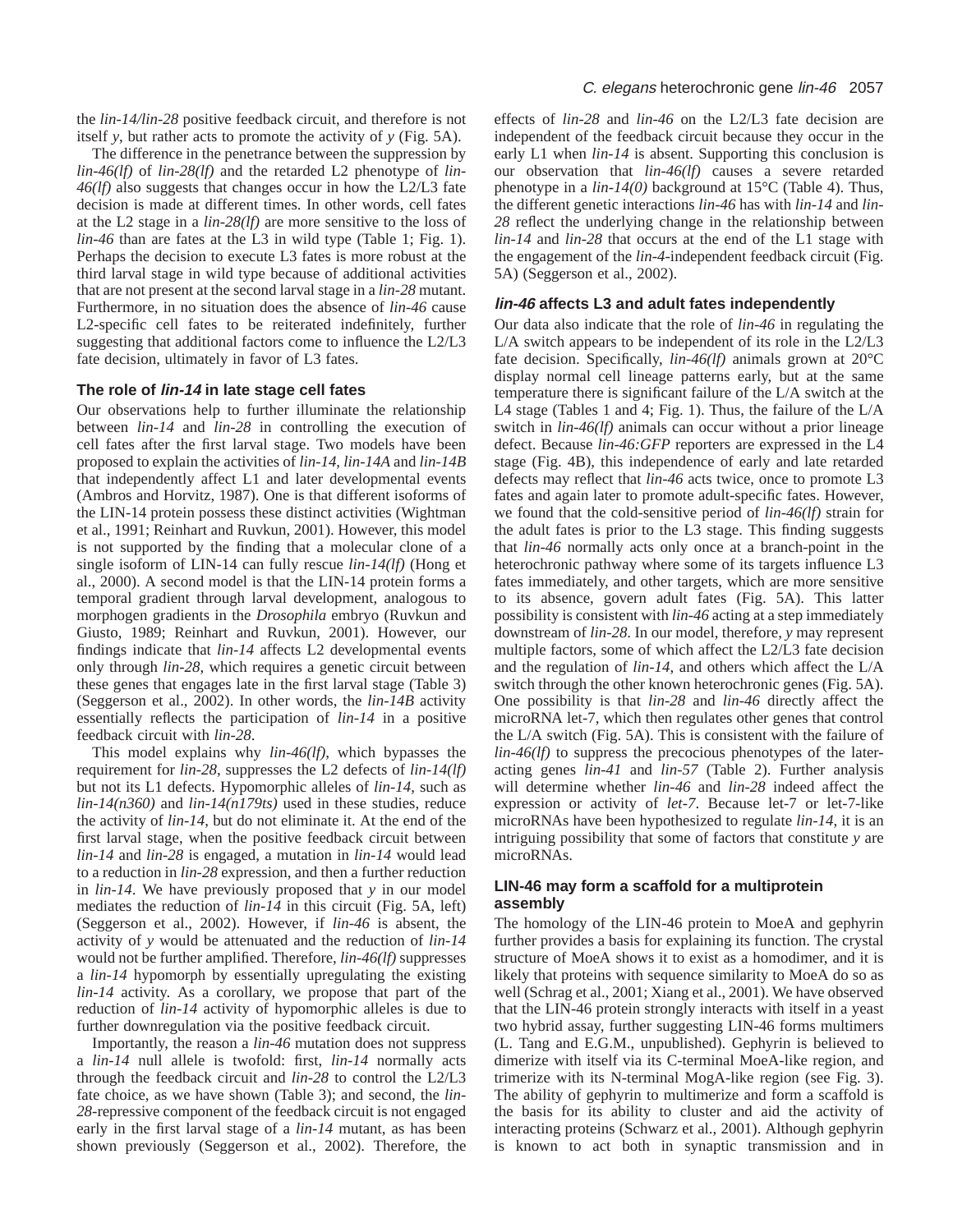molybdenum co-factor biosynthesis, LIN-46 does not appear to have a role in either of these processes in *C. elegans*; possibly its paralog, MOC-1, has these roles. We speculate that a general feature of proteins related to gephyrin, therefore, may be their ability to form scaffolds that avail them to participating in diverse biological roles, including development.

Based on several lines of evidence, including the homology to gephyrin, we propose a molecular model for LIN-46 in which it acts as a scaffolding protein for a multiprotein complex that determines cell fates (Fig. 5B). Supporting this model is the striking cold sensitivity of *lin-46* null alleles (Table 2). Cold sensitivity can be a feature of mutations affecting the dynamics of multiprotein structures, such as microtubules and bacteriophage capsids (Huffaker et al., 1988; Bazinet et al., 1990). LIN-46 may potentiate the activity of a complex that includes cell fate regulators or other developmental timing factors. LIN-46 is not essential for the activity of this complex, because development of a *lin-46* null mutant is nearly normal at 20°C, but the absence of LIN-46 protein may substantially reduce the activity of the complex at low temperature, possibly by causing the retention of a negative regulator of the complex. Because the LIN-28 protein appears to be a specific mRNA-binding protein (Moss et al., 1997), the expression of some of the components of the complex may be repressed when *lin-28* is normally active (Fig. 5B). The suppression of the loss of *lin-28* activity would therefore result from balance between the overexpression of components of the complex, and reduced efficiency of their function.

In summary, we believe *lin-46* occupies a unique position in the heterochronic pathway and furthers our understanding of the complex genetic network that governs the temporal regulation of developmental events. The fact that the LIN-46 protein resembles gephyrin expands the biological function of this protein family to development. LIN-46 is likely to interact with other proteins in controlling cell fate choices, and the identities of these proteins, which may also be regulatory targets of LIN-28, will provide further insight into how the temporal components of cell fates are determined.

We thank Bernadine Tsung for identifying the first allele of *lin-46*; Lingjuan Tang for technical assistance; Ann Rougvie for strains and DNAs; the *C. elegans* genome sequencing consortium and Morris Maduro for sequence information; Simon Tuck for strains and mapping information; Ron Ellis for help with digital imaging; the *Caenorhabditis* Genetics Center for strains; and Meera Sundaram for helpful comments on the manuscript. This work was supported in part by NSF IBN-0212373 to E.G.M.

# **References**

- **Abrahante, J. E., Miller, E. A. and Rougvie, A. E.** (1998). Identification of heterochronic mutants in *Caenorhabditis elegans*. Temporal misexpression of a collagen::green fluorescent protein fusion gene. *Genetics* **149**, 1335- 1351.
- **Abrahante, J. E., Daul, A. L., Li, M., Volk, M. L., Tennessen, J. M., Miller, E. A. and Rougvie, A. E.** (2003). The *Caenorhabditis elegans* Hunchbacklike gene *lin-57/hbl-1* controls developmental time and is regulated by microRNAs. *Dev. Cell* **4**, 625-637.
- **Ambros, V. and Horvitz, H. R.** (1984). Heterochronic mutants of the nematode *Caenorhabditis elegans*. *Science* **226**, 409-416.
- **Ambros, V. and Horvitz, H. R.** (1987). The *lin-14* locus of *Caenorhabditis elegans* controls the time of expression of specific postembryonic developmental events. *Genes Dev.* **1**, 398-414.
- **Ambros, V.** (1989). A hierarchy of regulatory genes controls a larva-to-adult developmental switch in *C. elegans*. *Cell* **57**, 49-57.
- **Ambros, V.** (2000). Control of developmental timing in *Caenorhabditis elegans*. *Curr. Opin. Genet. Dev.* **10**, 428-433.
- **Antebi, A., Culotti, J. G. and Hedgecock, E. M.** (1998). *daf-12* regulates developmental age and the dauer alternative in *Caenorhabditis elegans*. *Development* **125**, 1191-1205.
- **Arasu, P., Wightman, B. and Ruvkun, G.** (1991). Temporal regulation of *lin-14* by the antagonistic action of two other heterochronic genes, *lin-4* and *lin-28*. *Genes Dev.* **5**, 1825-1833.
- **Bazinet, C., Villafane, R. and King, J.** (1990). Novel second-site suppression of a cold-sensitive defect in phage p22 procapsid assembly. *J. Mol. Biol.* **216**, 701-716.
- **Bloom, L. and Horvitz, H. R.** (1997). The *Caenorhabditis elegans* gene *unc-76* and its human homologs define a new gene family involved in axonal outgrowth and fasciculation. *Proc. Natl. Acad. Sci. USA* **94**, 3414-3419.
- **Euling, S. and Ambros, V.** (1996). Heterochronic genes control cell cycle progress and developmental competence of *C. elegans* vulva precursor cells. *Cell* **84**, 667-676.
- **Feng, G., Tintrup, H., Kirsch, J., Nichol, M. C., Kuhse, J., Betz, H. and Sanes, J. R.** (1998). Dual requirement for gephyrin in glycine receptor clustering and molybdoenzyme activity. *Science* **282**, 1321- 1324.
- Hong Y., Lee R. C. and Ambros V. (2000). Structure and function analysis of LIN-14, a temporal regulator of postembryonic developmental events in *Caenorhabditis elegans*. *Mol. Cell Biol.* **20**, 2285-2295.
- **Horvitz, H. R., Brenner, S., Hodgkin, J. and Herman, R. K.** (1979). A uniform genetic nomenclature for the nematode *Caenorhabditis elegans*. *Mol. Gen. Genet.* **175**, 129-133.
- **Huffaker, T. C., Thomas, J. H. and Botstein, D.** (1988). Diverse effects of beta-tubulin mutations on microtubule formation and function. *J. Cell Biol.* **106**, 1997-2010.
- **Jeon, M., Gardner, H. F., Miller, E. A., Deshler, J. and Rougvie, A. E.** (1999). Similarity of the *C. elegans* developmental timing protein *lin-42* to circadian rhythm proteins. *Science* **286**, 1141-1146.
- **Kamdar, K. P., Shelton, M. E. and Finnerty, V.** (1994). The *Drosophila* molybdenum cofactor gene Cinnamon is homologous to three *Escherichia coli* cofactor proteins and to the rat protein gephyrin. *Genetics* **137**, 791- 801.
- **Kneussel, M. and Betz, H.** (2000). Clustering of inhibitory neurotransmitter receptors at developing postsynaptic sites: The membrane activation model. *Trends Neurosci.* **23**, 429-435.
- **Koh, K. and Rothman, J. H.** (2001). *elt-5* and *elt-6* are required continuously to regulate epidermal seam cell differentiation and cell fusion in *C. elegans*. *Development* **128**, 2867-2880.
- **Lee, R. C., Feinbaum, R. L. and Ambros, V.** (1993). The *C. elegans* heterochronic gene *lin-4* encodes small RNAs with antisense complementarity to *lin-14*. *Cell* **75**, 843-854.
- **Lin, S. Y., Johnson, S. M., Abraham, M., Vella, M. C., Pasquinelli, A., Gamberi, C., Gottlieb, E. and Slack, F. J.** (2003). The *C. elegans* hunchback homolog, *hbl-1*, controls temporal patterning and is a probable microRNA target. *Dev. Cell* **4**, 639-650.
- **Moss, E. G., Lee, R. C. and Ambros, V.** (1997). The cold shock domain protein *lin-28* controls developmental timing in *C. elegans* and is regulated by the *lin-4* RNA. *Cell* **88**, 637-646.
- **Reinhart, B. J. and Ruvkun, G.** (2001). Isoform-specific mutations in the Caenorhabditis elegans heterochronic gene lin-14 affect stage-specific patterning. *Genetics* **157**, 199-209.
- **Reinhart, B. J., Slack, F. J., Basson, M., Pasquinelli, A. E., Bettinger, J. C., Rougvie, A. E., Horvitz, H. R. and Ruvkun, G.** (2000). The 21 nucleotide let-7 RNA regulates developmental timing in *Caenorhabditis elegans*. *Nature* **403**, 901-906.
- **Rougvie, A. E. and Ambros, V.** (1995). The heterochronic gene *lin-29* encodes a zinc finger protein that controls a terminal differentiation event in *Caenorhabditis elegans*. *Development* **121**, 2491-2500.
- **Ruvkun, G., Ambros, V., Coulson, A., Waterston, R., Sulston, J. and Horvitz, H. R.** (1989). Molecular genetics of the *Caenorhabditis elegans* heterochronic gene *lin-14*. *Genetics* **121**, 501-516.
- **Ruvkun, G. and Giusto, J.** (1989). The *Caenorhabditis elegans* heterochronic gene *lin-14* encodes a nuclear protein that forms a temporal developmental switch. *Nature* **338**, 313-319.
- **Schrag, J. D., Huang, W., Sivaraman, J., Smith, C., Plamondon, J.,** Larocque, R., Matte, A. and Cygler, M. (2001). The crystal structure of